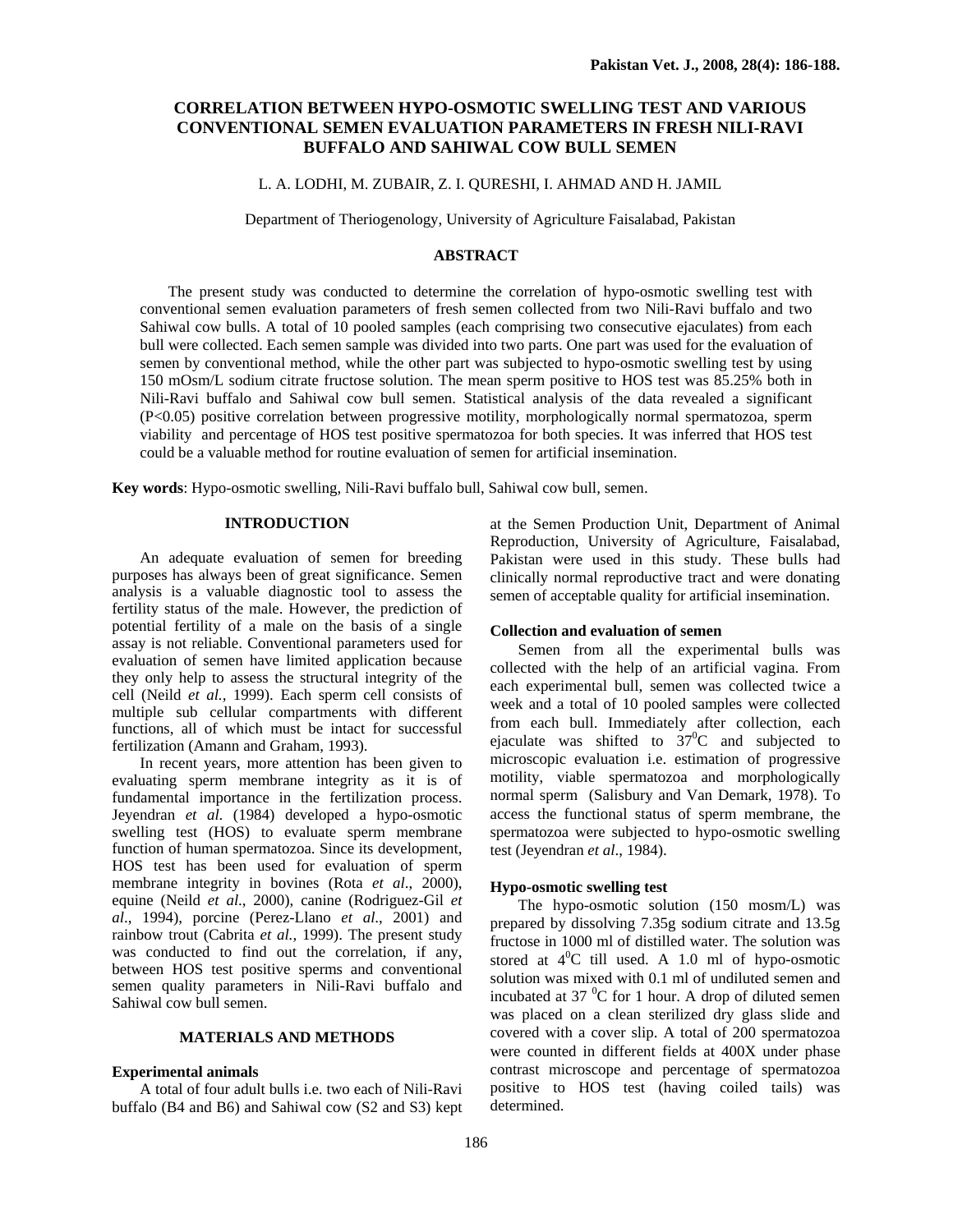### **Statistical analysis**

The values collected on %age of sperms positive to hypo-osmotic swelling test and progressive motility (%), viable spermatozoa (%) and morphologically normal sperm (%) were subjected to Pearson linear correlation method (Steel and Torrie, 1980). The significance of correlation was checked by applying "T test".

## **RESULTS**

The data on hypo-osmotic swelling test positive sperm and its correlation with other semen evaluation parameters in Nili-Ravi buffalo and Sahiwal cow bulls are presented in Tables 1 and 2, respectively. The mean sperm positive to HOS test was 85.25% both in buffalo and Sahiwal cow bull semen. In buffalo bull semen samples, HOS test showed significant (P<0.05) positive correlation with progressive motility (r=0.649), sperm viability (r=0.880) and morphologically normal spermatozoa (r=0.611). In Sahiwal cow bull semen samples, the HOS test also showed a positive significant (P<0.05) correlation with progressive motility  $(r=0.612)$ , sperm viability  $(r=0.902)$  and morphologically normal spermatozoa (r=0.661).

## **DISCUSSION**

In the present study, 85.25 percent of the Nili-Ravi buffalo and Sahiwal cow bull spermatozoa were positive to HOS test. The high number of positive sperms in both the species shows the higher concentration of biochemically active sperm cells with intact functional membrane. Carreras *et al*. (1990) indicated that proportion of positive spermatozoa to

HOS test was lower in oligozoospermia. The percentage of positive sperms to HOS test varies with bull (Prasad *et al*., 1999), season (Kale *et al*., 2000), mass activity, progressive motility, sperm count, total sperm with intact acrosome (Prasad *et al.,* 1999) and individual fertility level (Jeyendran *et a*l., 1984).

The results of the present investigation showed highly significant correlation between HOS test score and progressive motility (%), sperm viability (%) and morphologically normal spermatozoa (%) both in Nili-Ravi buffalo and Sahiwal cow bull semen. This was in agreement with previous work on human (Jeyendran *et al*., 1984), equine (Mantovani *et al.*, 2002) and fresh goat spermatozoa (Fonseca *et al*., 2005) semen samples. Under the conditions of the present study, it was inferred that HOS test could be a valuable and practical tool to know the functional capacity of fresh Nili-Ravi buffalo and Sahiwal cow bull spermatozoa. It could be added in the routine analysis of semen samples for artificial insemination. However, the results of the present study are not supported by field fertility trials, so further studies are suggested to evaluate this parameter under field conditions.

#### **REFERENCES**

- Amann, R. P. and J. K. Graham, 1993. Spermatozoal function. In: Equine Reproduction, Mcinnon, A. O., Voss, J. L. (eds.), Lea and Febiger, London, UK, pp: 715-745.
- Cabrita, E., R. Alvarez, E. Anel and M. P. Herraez, 1999. The hypo-osmotic swelling test performed with coulter counter: a method to assay functional integrity of sperm membrane in rainbow trout. Anim. Reprod. Sci., 55(3-4): 279-287.

**Table 1: Correlation between hypo osmotic swelling test and routine semen evaluation parameters in Nili-Ravi buffalo bull semen samples** 

| <b>Buffalo</b> | No. of  | <b>Hypo osmotic positive</b> | <b>Percent motile</b>         | <b>Percent live</b> | <b>Percent normal</b> |
|----------------|---------|------------------------------|-------------------------------|---------------------|-----------------------|
| bull           | samples | sperm $(\% )$                |                               |                     | sperm                 |
| B4             |         | 84.6                         | $81.5$ (r=0.644) <sup>*</sup> | 83.9 $(r=0.881)^*$  | $83.9$ (r=0.683)*     |
| В6             |         | 85.9                         | $80.0$ (r=0.654) <sup>*</sup> | 84.7 (r=0.880)*     | 84.0 $(r=0.540)^*$    |
| Mean           | 20      | 85.25                        | 80.75 (r=0.649)*              | 84.3 $(r=0.880)*$   | 83.95 $(r=0.611)x^*$  |

\* Significance correlation (P<0.05) with HOS positive sperms.

**Table 2: Correlation between hypo osmotic swelling test and routine semen evaluation parameters in Sahiwal cow bull semen samples** 

| <b>Sahiwal cow</b>                 | No. of  | Hypo osmotic           | <b>Percent motile</b>         | <b>Percent live</b> | <b>Percent normal</b> |
|------------------------------------|---------|------------------------|-------------------------------|---------------------|-----------------------|
| bull                               | samples | positive sperm $(\% )$ |                               |                     | sperm                 |
| S <sub>2</sub>                     | 10      | 84.9                   | $81.0$ (r=0.664) <sup>*</sup> | 83.8 $(r=0.91)$ *   | 86.9 $(r=0.542)^*$    |
| S <sub>3</sub>                     | 10      | 86.6                   | 80.0 $(r=0.561)^*$            | $85.9$ (r=0.895)*   | 85.6 $(r=0.781)$ *    |
| Mean                               | 20      | 85.25                  | 80.5 $(r=0.612)^*$            | $84.85$ (r=0.902)*  | $86.25$ (r=0.661)*    |
| $\sim$ $\sim$ $\sim$ $\sim$ $\sim$ |         | $\cdots$ $\cdots$      |                               |                     |                       |

\* Significance correlation (P<0.05) with HOS positive sperms.